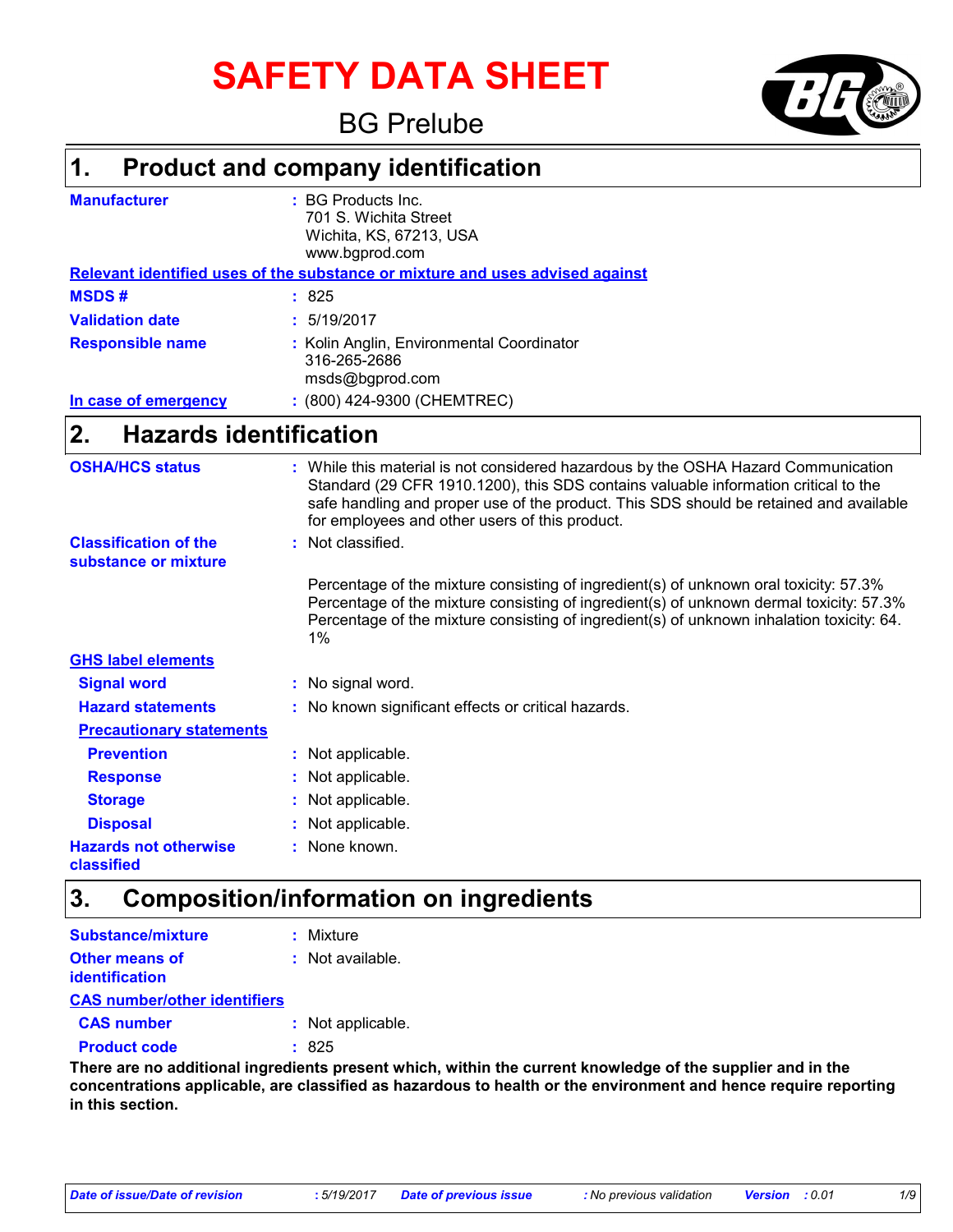### **4. First aid measures**

| <b>Description of necessary first aid measures</b>        |                                                                                                                                                                                                                                                                                                                                                        |
|-----------------------------------------------------------|--------------------------------------------------------------------------------------------------------------------------------------------------------------------------------------------------------------------------------------------------------------------------------------------------------------------------------------------------------|
| <b>Eye contact</b>                                        | : Immediately flush eyes with plenty of water, occasionally lifting the upper and lower<br>eyelids. Check for and remove any contact lenses. Get medical attention if irritation<br>occurs.                                                                                                                                                            |
| <b>Inhalation</b>                                         | Remove victim to fresh air and keep at rest in a position comfortable for breathing. Get<br>medical attention if symptoms occur. In case of inhalation of decomposition products in<br>a fire, symptoms may be delayed. The exposed person may need to be kept under<br>medical surveillance for 48 hours.                                             |
| <b>Skin contact</b>                                       | : Flush contaminated skin with plenty of water. Remove contaminated clothing and<br>shoes. Get medical attention if symptoms occur.                                                                                                                                                                                                                    |
| <b>Ingestion</b>                                          | : Wash out mouth with water. Remove victim to fresh air and keep at rest in a position<br>comfortable for breathing. If material has been swallowed and the exposed person is<br>conscious, give small quantities of water to drink. Do not induce vomiting unless<br>directed to do so by medical personnel. Get medical attention if symptoms occur. |
| <b>Most important symptoms/effects, acute and delayed</b> |                                                                                                                                                                                                                                                                                                                                                        |
| <b>Potential acute health effects</b>                     |                                                                                                                                                                                                                                                                                                                                                        |
| <b>Eye contact</b>                                        | : No known significant effects or critical hazards.                                                                                                                                                                                                                                                                                                    |
| <b>Inhalation</b>                                         | : No known significant effects or critical hazards.                                                                                                                                                                                                                                                                                                    |
| <b>Skin contact</b>                                       | : No known significant effects or critical hazards.                                                                                                                                                                                                                                                                                                    |
| <b>Ingestion</b>                                          | : No known significant effects or critical hazards.                                                                                                                                                                                                                                                                                                    |
| Over-exposure signs/symptoms                              |                                                                                                                                                                                                                                                                                                                                                        |
| <b>Eye contact</b>                                        | : No specific data.                                                                                                                                                                                                                                                                                                                                    |
| <b>Inhalation</b>                                         | : No specific data.                                                                                                                                                                                                                                                                                                                                    |
| <b>Skin contact</b>                                       | No specific data.                                                                                                                                                                                                                                                                                                                                      |
| <b>Ingestion</b>                                          | : No specific data.                                                                                                                                                                                                                                                                                                                                    |
|                                                           | Indication of immediate medical attention and special treatment needed, if necessary                                                                                                                                                                                                                                                                   |
| <b>Notes to physician</b>                                 | : In case of inhalation of decomposition products in a fire, symptoms may be delayed.<br>The exposed person may need to be kept under medical surveillance for 48 hours.                                                                                                                                                                               |
| <b>Specific treatments</b>                                | : No specific treatment.                                                                                                                                                                                                                                                                                                                               |
| <b>Protection of first-aiders</b>                         | : No action shall be taken involving any personal risk or without suitable training.                                                                                                                                                                                                                                                                   |
| See toxicological information (Section 11)                |                                                                                                                                                                                                                                                                                                                                                        |

## **5. Fire-fighting measures**

| <b>Extinguishing media</b>                             |                                                                                                                                                                                                     |
|--------------------------------------------------------|-----------------------------------------------------------------------------------------------------------------------------------------------------------------------------------------------------|
| <b>Suitable extinguishing</b><br>media                 | : Use an extinguishing agent suitable for the surrounding fire.                                                                                                                                     |
| <b>Unsuitable extinguishing</b><br>media               | : None known.                                                                                                                                                                                       |
| <b>Specific hazards arising</b><br>from the chemical   | : In a fire or if heated, a pressure increase will occur and the container may burst.                                                                                                               |
| <b>Hazardous thermal</b><br>decomposition products     | : Decomposition products may include the following materials:<br>carbon dioxide<br>carbon monoxide<br>nitrogen oxides<br>sulfur oxides<br>metal oxide/oxides                                        |
| <b>Special protective actions</b><br>for fire-fighters | : Promptly isolate the scene by removing all persons from the vicinity of the incident if<br>there is a fire. No action shall be taken involving any personal risk or without suitable<br>training. |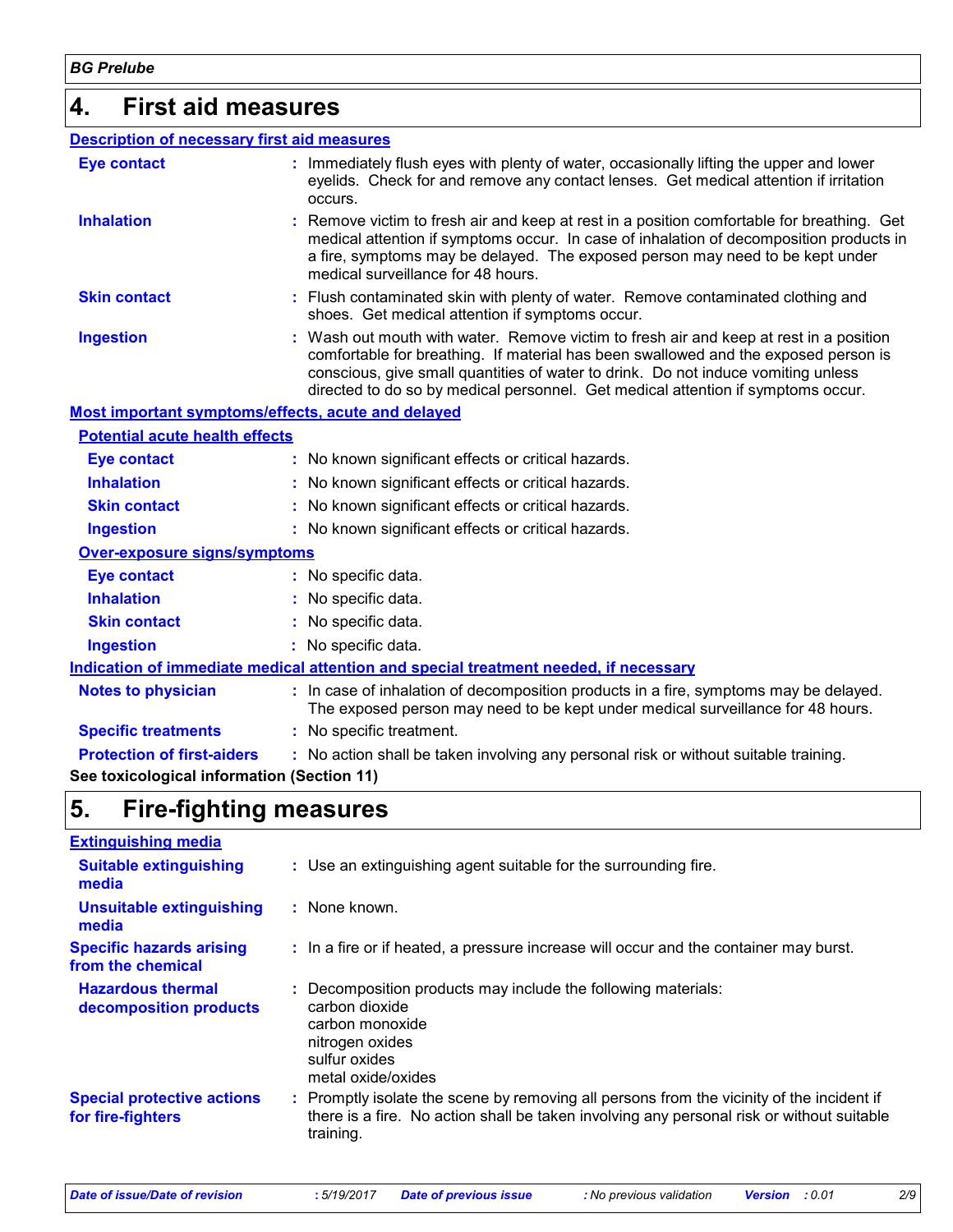### **5. Fire-fighting measures**

**Special protective equipment for fire-fighters** Fire-fighters should wear appropriate protective equipment and self-contained breathing **:** apparatus (SCBA) with a full face-piece operated in positive pressure mode.

### **6. Accidental release measures**

|                                                              | <b>Personal precautions, protective equipment and emergency procedures</b>                                                                                                                                                                                                                                                                                                                                                                                                                                                                                                                 |
|--------------------------------------------------------------|--------------------------------------------------------------------------------------------------------------------------------------------------------------------------------------------------------------------------------------------------------------------------------------------------------------------------------------------------------------------------------------------------------------------------------------------------------------------------------------------------------------------------------------------------------------------------------------------|
| For non-emergency<br>personnel                               | : No action shall be taken involving any personal risk or without suitable training.<br>Evacuate surrounding areas. Keep unnecessary and unprotected personnel from<br>entering. Do not touch or walk through spilled material. Put on appropriate personal<br>protective equipment.                                                                                                                                                                                                                                                                                                       |
| For emergency responders                                     | : If specialized clothing is required to deal with the spillage, take note of any information in<br>Section 8 on suitable and unsuitable materials. See also the information in "For non-<br>emergency personnel".                                                                                                                                                                                                                                                                                                                                                                         |
| <b>Environmental precautions</b>                             | : Avoid dispersal of spilled material and runoff and contact with soil, waterways, drains<br>and sewers. Inform the relevant authorities if the product has caused environmental<br>pollution (sewers, waterways, soil or air).                                                                                                                                                                                                                                                                                                                                                            |
| <b>Methods and materials for containment and cleaning up</b> |                                                                                                                                                                                                                                                                                                                                                                                                                                                                                                                                                                                            |
| <b>Small spill</b>                                           | : Stop leak if without risk. Move containers from spill area. Dilute with water and mop up<br>if water-soluble. Alternatively, or if water-insoluble, absorb with an inert dry material and<br>place in an appropriate waste disposal container. Dispose of via a licensed waste<br>disposal contractor.                                                                                                                                                                                                                                                                                   |
| <b>Large spill</b>                                           | : Stop leak if without risk. Move containers from spill area. Prevent entry into sewers,<br>water courses, basements or confined areas. Wash spillages into an effluent treatment<br>plant or proceed as follows. Contain and collect spillage with non-combustible,<br>absorbent material e.g. sand, earth, vermiculite or diatomaceous earth and place in<br>container for disposal according to local regulations (see Section 13). Dispose of via a<br>licensed waste disposal contractor. Note: see Section 1 for emergency contact<br>information and Section 13 for waste disposal. |

### **7. Handling and storage**

| <b>Precautions for safe handling</b>                                             |    |                                                                                                                                                                                                                                                                                                                                                                                                                                                                                                                                                                                  |
|----------------------------------------------------------------------------------|----|----------------------------------------------------------------------------------------------------------------------------------------------------------------------------------------------------------------------------------------------------------------------------------------------------------------------------------------------------------------------------------------------------------------------------------------------------------------------------------------------------------------------------------------------------------------------------------|
| <b>Protective measures</b>                                                       |    | : Put on appropriate personal protective equipment (see Section 8).                                                                                                                                                                                                                                                                                                                                                                                                                                                                                                              |
| <b>Advice on general</b><br>occupational hygiene                                 |    | : Eating, drinking and smoking should be prohibited in areas where this material is<br>handled, stored and processed. Workers should wash hands and face before eating,<br>drinking and smoking. Remove contaminated clothing and protective equipment before<br>entering eating areas. See also Section 8 for additional information on hygiene<br>measures.                                                                                                                                                                                                                    |
| <b>Conditions for safe storage,</b><br>including any<br><b>incompatibilities</b> | ÷. | Store in accordance with local regulations. Store in original container protected from<br>direct sunlight in a dry, cool and well-ventilated area, away from incompatible materials<br>(see Section 10) and food and drink. Keep container tightly closed and sealed until<br>ready for use. Containers that have been opened must be carefully resealed and kept<br>upright to prevent leakage. Do not store in unlabeled containers. Use appropriate<br>containment to avoid environmental contamination. See Section 10 for incompatible<br>materials before handling or use. |

### **8. Exposure controls/personal protection**

### **Control parameters**

### **Occupational exposure limits**

| Ingredient name                                   |                                                                                                         | <b>Exposure limits</b> |
|---------------------------------------------------|---------------------------------------------------------------------------------------------------------|------------------------|
| None.                                             |                                                                                                         |                        |
| <b>Appropriate engineering</b><br><b>controls</b> | : Good general ventilation should be sufficient to control worker exposure to airborne<br>contaminants. |                        |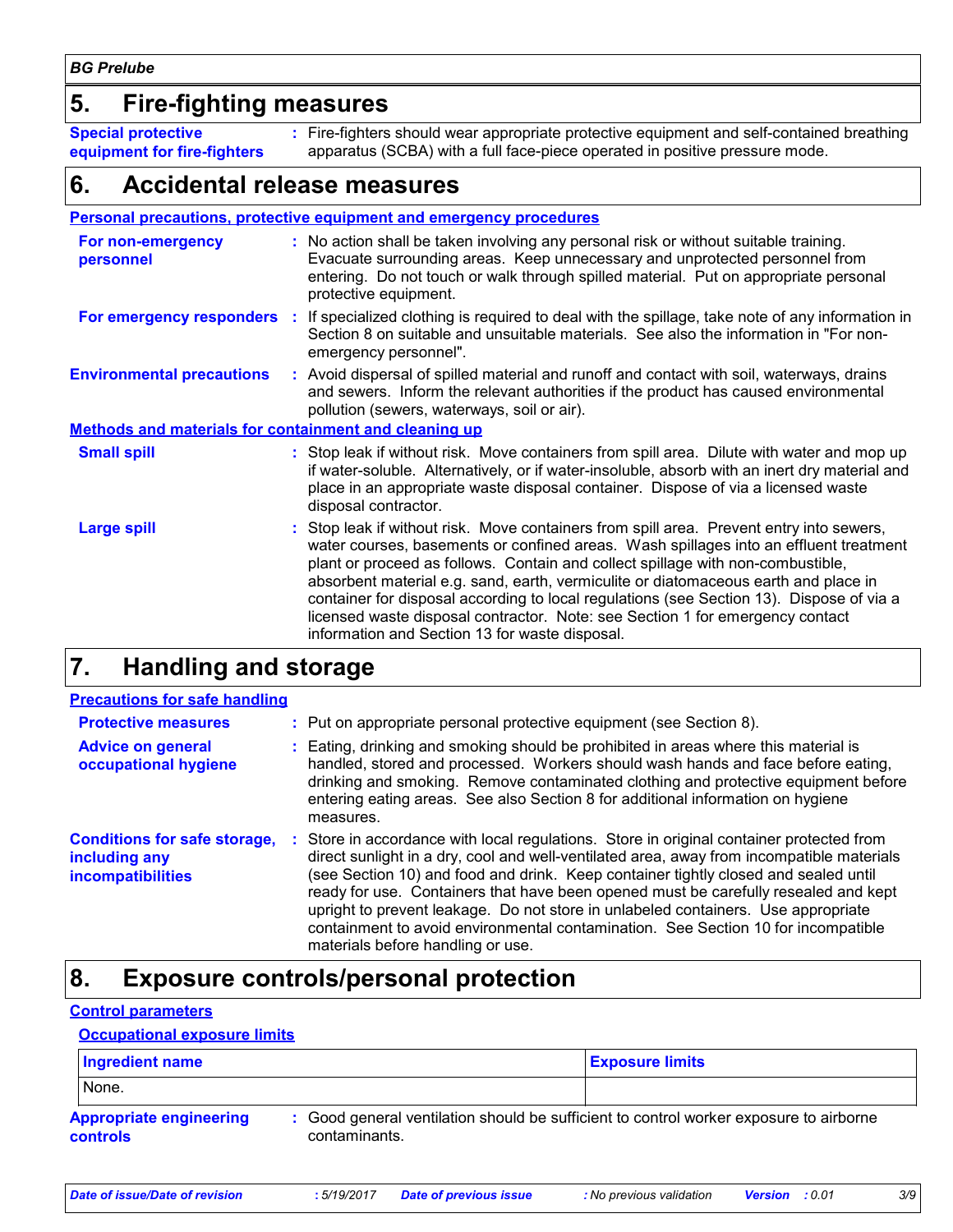### **8. Exposure controls/personal protection**

| <b>Environmental exposure</b><br><b>controls</b> | Emissions from ventilation or work process equipment should be checked to ensure<br>they comply with the requirements of environmental protection legislation. In some<br>cases, fume scrubbers, filters or engineering modifications to the process equipment<br>will be necessary to reduce emissions to acceptable levels.                                                                   |
|--------------------------------------------------|-------------------------------------------------------------------------------------------------------------------------------------------------------------------------------------------------------------------------------------------------------------------------------------------------------------------------------------------------------------------------------------------------|
| <b>Individual protection measures</b>            |                                                                                                                                                                                                                                                                                                                                                                                                 |
| <b>Hygiene measures</b>                          | Wash hands, forearms and face thoroughly after handling chemical products, before<br>eating, smoking and using the lavatory and at the end of the working period.<br>Appropriate techniques should be used to remove potentially contaminated clothing.<br>Wash contaminated clothing before reusing. Ensure that eyewash stations and safety<br>showers are close to the workstation location. |
| <b>Eye/face protection</b>                       | Safety eyewear complying with an approved standard should be used when a risk<br>assessment indicates this is necessary to avoid exposure to liquid splashes, mists,<br>gases or dusts. If contact is possible, the following protection should be worn, unless<br>the assessment indicates a higher degree of protection: safety glasses with side-<br>shields.                                |
| <b>Skin protection</b>                           |                                                                                                                                                                                                                                                                                                                                                                                                 |
| <b>Hand protection</b>                           | Chemical-resistant, impervious gloves complying with an approved standard should be<br>worn at all times when handling chemical products if a risk assessment indicates this is<br>necessary.                                                                                                                                                                                                   |
| <b>Body protection</b>                           | Personal protective equipment for the body should be selected based on the task being<br>performed and the risks involved and should be approved by a specialist before<br>handling this product.                                                                                                                                                                                               |
| <b>Other skin protection</b>                     | Appropriate footwear and any additional skin protection measures should be selected<br>based on the task being performed and the risks involved and should be approved by a<br>specialist before handling this product.                                                                                                                                                                         |
| <b>Respiratory protection</b>                    | Based on the hazard and potential for exposure, select a respirator that meets the<br>appropriate standard or certification. Respirators must be used according to a<br>respiratory protection program to ensure proper fitting, training, and other important<br>aspects of use.                                                                                                               |

#### **Physical and chemical properties 9.**

| <b>Physical state</b>             | $:$ Liquid.                                                        |
|-----------------------------------|--------------------------------------------------------------------|
| <b>Flash point</b>                | : Open cup: $185^{\circ}$ C (365 $^{\circ}$ F) [Cleveland.]        |
| <b>Auto-ignition temperature</b>  | : Not available.                                                   |
| <b>Flammable limits</b>           | : Not available.                                                   |
| <b>Color</b>                      | : Amber.                                                           |
| <b>Odor</b>                       | : Petroleum oil                                                    |
| pH                                | : Not available.                                                   |
| <b>Boiling/condensation point</b> | : Not available.                                                   |
| <b>Melting/freezing point</b>     | : Not available.                                                   |
| <b>Specific gravity</b>           | : 0.8904                                                           |
| <b>Vapor pressure</b>             | : Not available.                                                   |
| <b>Vapor density</b>              | : Not available.                                                   |
| <b>Odor threshold</b>             | : Not available.                                                   |
| <b>Evaporation rate</b>           | : Not available.                                                   |
| <b>Viscosity</b>                  | : Kinematic (40°C (104°F)): 1.1892 cm <sup>2</sup> /s (118.92 cSt) |
| <b>Solubility</b>                 | : Insoluble in the following materials: cold water and hot water.  |
| <b>Aerosol product</b>            |                                                                    |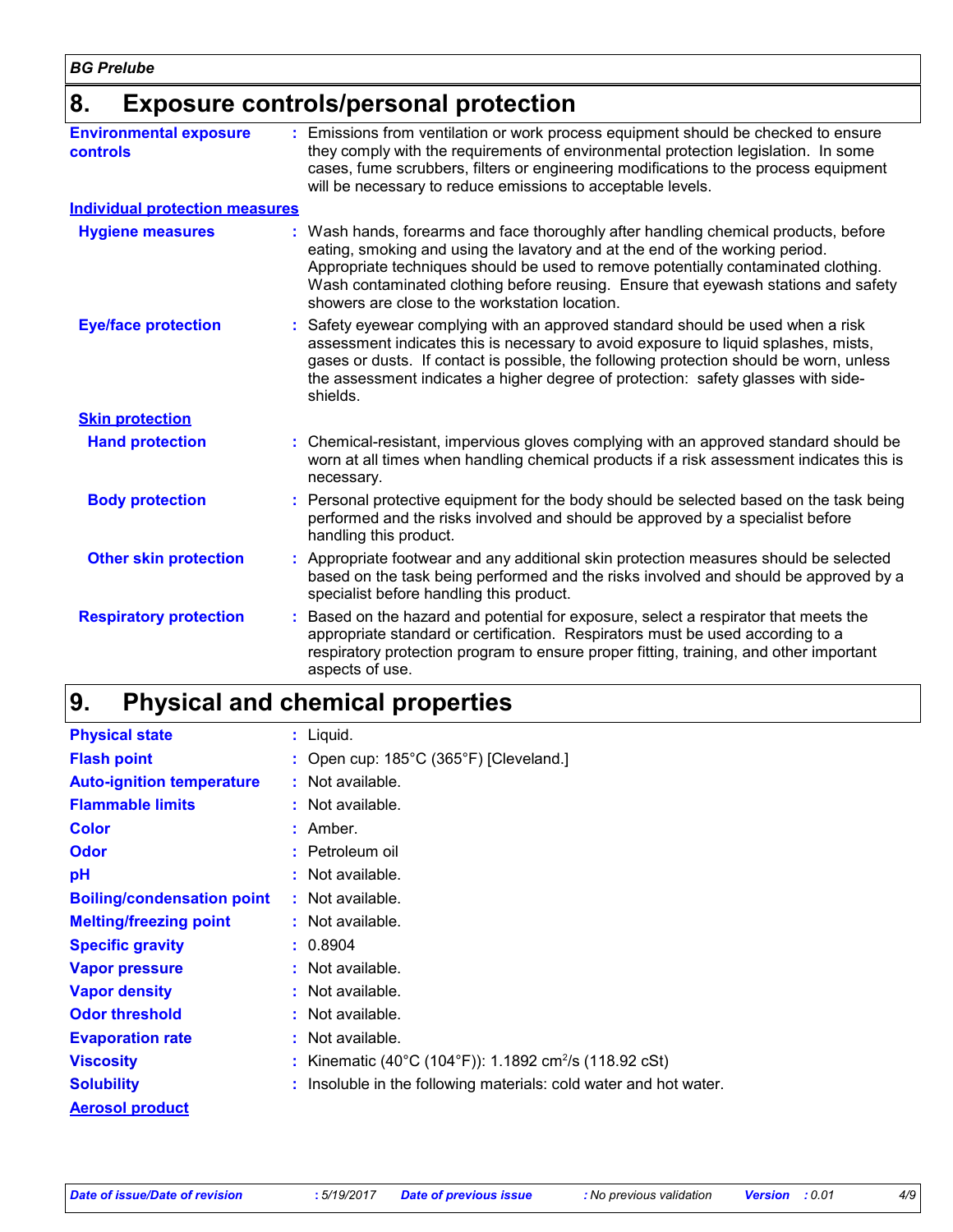### **10. Stability and reactivity**

| <b>Reactivity</b>                            | : No specific test data related to reactivity available for this product or its ingredients.              |
|----------------------------------------------|-----------------------------------------------------------------------------------------------------------|
| <b>Chemical stability</b>                    | : The product is stable.                                                                                  |
| <b>Possibility of hazardous</b><br>reactions | : Under normal conditions of storage and use, hazardous reactions will not occur.                         |
| <b>Conditions to avoid</b>                   | : No specific data.                                                                                       |
| <b>Incompatible materials</b>                | : No specific data.                                                                                       |
| <b>Hazardous decomposition</b><br>products   | : Under normal conditions of storage and use, hazardous decomposition products should<br>not be produced. |

### **Section 11. Toxicological information**

#### **Information on toxicological effects**

**Acute toxicity**

Not available.

### **Irritation/Corrosion**

Not available.

### **Sensitization**

Not available.

#### **Mutagenicity**

Not available.

### **Carcinogenicity**

Not available.

### **Reproductive toxicity**

Not available.

### **Teratogenicity**

Not available.

### **Specific target organ toxicity (single exposure)**

Not available.

### **Specific target organ toxicity (repeated exposure)** Not available.

### **Aspiration hazard**

Not available.

#### **Information on the likely :** Not available.

**routes of exposure**

### **Potential acute health effects**

| <b>Eye contact</b>                                                           |                     | : No known significant effects or critical hazards. |                          |                |        |     |
|------------------------------------------------------------------------------|---------------------|-----------------------------------------------------|--------------------------|----------------|--------|-----|
| <b>Inhalation</b>                                                            |                     | : No known significant effects or critical hazards. |                          |                |        |     |
| <b>Skin contact</b>                                                          |                     | : No known significant effects or critical hazards. |                          |                |        |     |
| <b>Ingestion</b>                                                             |                     | : No known significant effects or critical hazards. |                          |                |        |     |
| Symptoms related to the physical, chemical and toxicological characteristics |                     |                                                     |                          |                |        |     |
| <b>Eye contact</b>                                                           | : No specific data. |                                                     |                          |                |        |     |
| <b>Inhalation</b>                                                            | : No specific data. |                                                     |                          |                |        |     |
| <b>Skin contact</b>                                                          | : No specific data. |                                                     |                          |                |        |     |
| <b>Ingestion</b>                                                             | : No specific data. |                                                     |                          |                |        |     |
| <b>Date of issue/Date of revision</b>                                        | :5/19/2017          | <b>Date of previous issue</b>                       | : No previous validation | <b>Version</b> | : 0.01 | 5/S |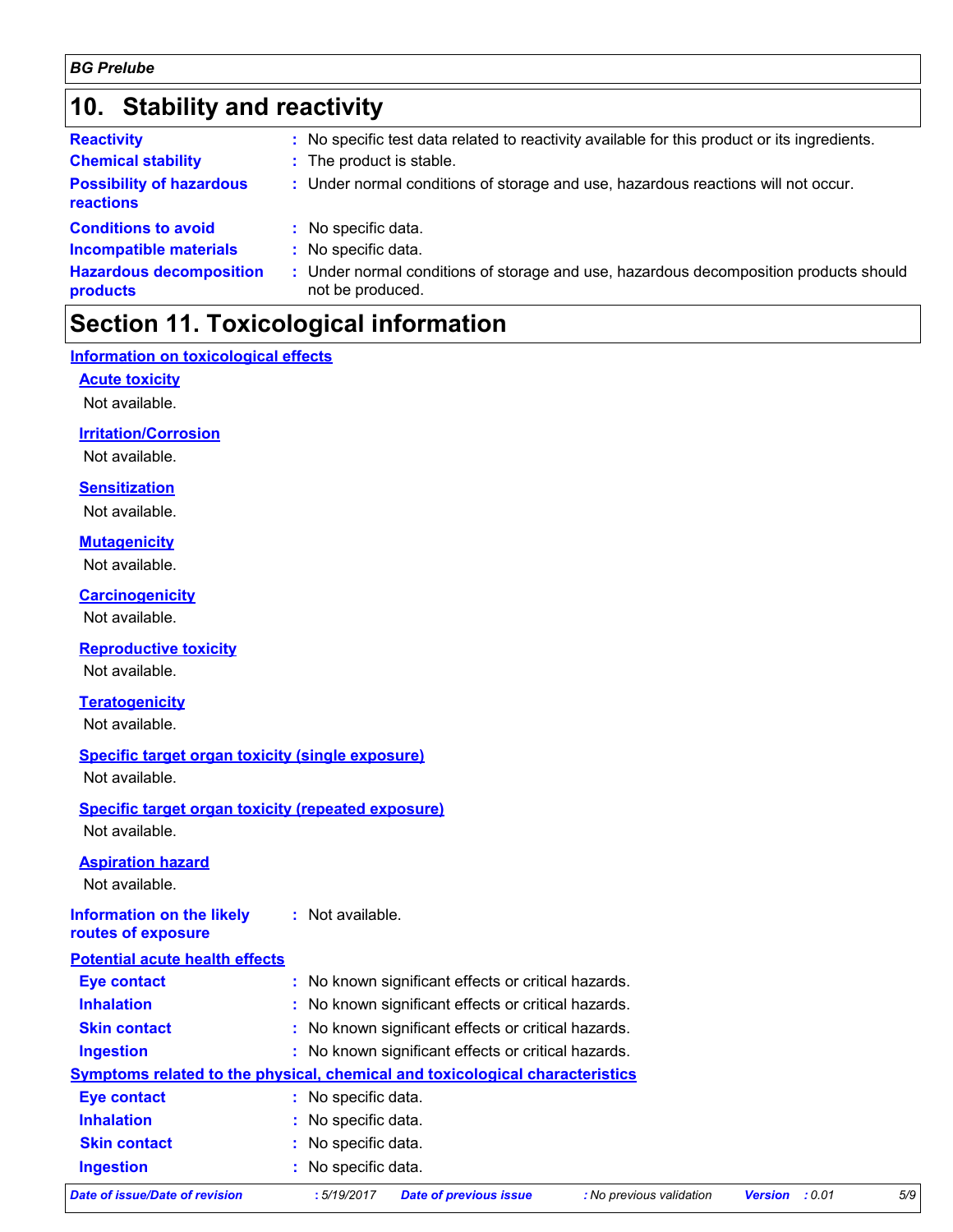### **Section 11. Toxicological information**

**Delayed and immediate effects and also chronic effects from short and long term exposure**

| <b>Short term exposure</b>                        |                                                     |
|---------------------------------------------------|-----------------------------------------------------|
| <b>Potential immediate</b><br>effects             | $:$ Not available.                                  |
| <b>Potential delayed effects : Not available.</b> |                                                     |
| <b>Long term exposure</b>                         |                                                     |
| <b>Potential immediate</b><br>effects             | : Not available.                                    |
| Potential delayed effects : Not available.        |                                                     |
| <b>Potential chronic health effects</b>           |                                                     |
| Not available.                                    |                                                     |
| <b>General</b>                                    | : No known significant effects or critical hazards. |
|                                                   |                                                     |
| <b>Carcinogenicity</b>                            | : No known significant effects or critical hazards. |
| <b>Mutagenicity</b>                               | No known significant effects or critical hazards.   |
| <b>Teratogenicity</b>                             | No known significant effects or critical hazards.   |
| <b>Developmental effects</b>                      | No known significant effects or critical hazards.   |
| <b>Fertility effects</b>                          | : No known significant effects or critical hazards. |
| <b>Numerical measures of toxicity</b>             |                                                     |
| <b>Acute toxicity estimates</b>                   |                                                     |

### **12. Ecological information**

#### **Toxicity**

Not available.

#### **Persistence and degradability**

Not available.

#### **Bioaccumulative potential**

Not available.

#### **Other adverse effects** : No known significant effects or critical hazards. **Soil/water partition coefficient (KOC) :** Not available. **Mobility in soil**

### **Disposal considerations 13.**

| <b>Disposal methods</b> | : The generation of waste should be avoided or minimized wherever possible. Disposal<br>of this product, solutions and any by-products should at all times comply with the<br>requirements of environmental protection and waste disposal legislation and any<br>regional local authority requirements. Dispose of surplus and non-recyclable products<br>via a licensed waste disposal contractor. Waste should not be disposed of untreated to<br>the sewer unless fully compliant with the requirements of all authorities with jurisdiction.<br>Waste packaging should be recycled. Incineration or landfill should only be considered<br>when recycling is not feasible. This material and its container must be disposed of in a<br>safe way. Empty containers or liners may retain some product residues. Avoid<br>dispersal of spilled material and runoff and contact with soil, waterways, drains and |
|-------------------------|-----------------------------------------------------------------------------------------------------------------------------------------------------------------------------------------------------------------------------------------------------------------------------------------------------------------------------------------------------------------------------------------------------------------------------------------------------------------------------------------------------------------------------------------------------------------------------------------------------------------------------------------------------------------------------------------------------------------------------------------------------------------------------------------------------------------------------------------------------------------------------------------------------------------|
|                         | sewers.                                                                                                                                                                                                                                                                                                                                                                                                                                                                                                                                                                                                                                                                                                                                                                                                                                                                                                         |

**Disposal should be in accordance with applicable regional, national and local laws and regulations. Refer to Section 7: HANDLING AND STORAGE and Section 8: EXPOSURE CONTROLS/PERSONAL PROTECTION** 

**for additional handling information and protection of employees.** *Date of issue/Date of revision* **:** *5/19/2017 Date of previous issue : No previous validation Version : 0.01 6/9*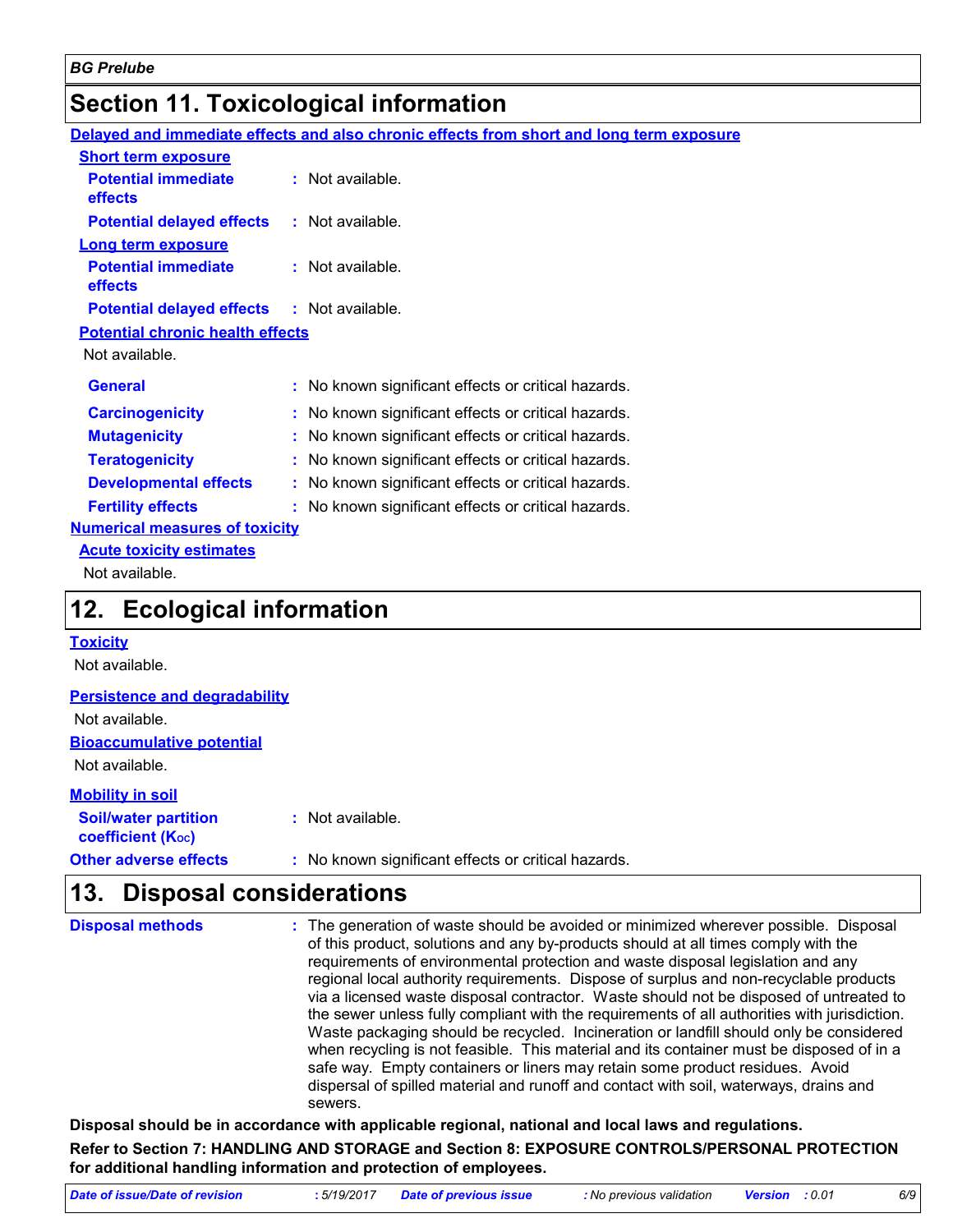### **14. Transport information**

|                                      | <b>DOT Classification</b> | <b>IMDG</b>    | <b>IATA</b>    |
|--------------------------------------|---------------------------|----------------|----------------|
| <b>UN number</b>                     | Not regulated.            | Not regulated. | Not regulated. |
| <b>UN proper</b><br>shipping name    |                           |                |                |
| <b>Transport</b><br>hazard class(es) |                           |                |                |
| <b>Packing group</b>                 | $\overline{\phantom{a}}$  | ٠              | ٠              |
| <b>Environmental</b><br>hazards      | No.                       | No.            | No.            |
| <b>Additional</b><br>information     |                           |                |                |

**Special precautions for user Transport within user's premises:** always transport in closed containers that are **:** upright and secure. Ensure that persons transporting the product know what to do in the event of an accident or spillage.

**Transport in bulk according :** Not available. **to Annex II of MARPOL and the IBC Code**

### **Regulatory information 15.**

| <b>U.S. Federal regulations</b> | : TSCA 8(a) CDR Exempt/Partial exemption: Not determined              |
|---------------------------------|-----------------------------------------------------------------------|
|                                 | United States inventory (TSCA 8b): Not determined.                    |
|                                 | Clean Water Act (CWA) 307: tris(dipentyldithiocarbamato-S,S')antimony |
|                                 |                                                                       |

**Clean Air Act Section 112 :** Listed **(b) Hazardous Air Pollutants (HAPs)**

### **SARA 302/304**

**Composition/information on ingredients**

No products were found.

**SARA 304 RQ :** Not applicable.

**SARA 311/312**

**Classification :** Immediate (acute) health hazard Delayed (chronic) health hazard

#### **Composition/information on ingredients**

| <b>Name</b>                                                   | <b>Fire hazard</b> | <b>Sudden</b><br>release of<br><b>pressure</b> | <b>Reactive</b> | <b>Immediate</b><br>(acute)<br>health<br>hazard | <b>Delayed</b><br>(chronic)<br>health<br>hazard |
|---------------------------------------------------------------|--------------------|------------------------------------------------|-----------------|-------------------------------------------------|-------------------------------------------------|
| Distillates (petroleum), hydrotreated heavy No.<br>naphthenic |                    | No.                                            | INo.            | Yes.                                            | Yes.                                            |
| tris(dipentyldithiocarbamato-S,S')antimony                    | INo.               | No.                                            | INo.            | No.                                             | Yes.                                            |

### **State regulations**

None of the components are listed. **:**

- **Massachusetts**
- **New York :** None of the components are listed.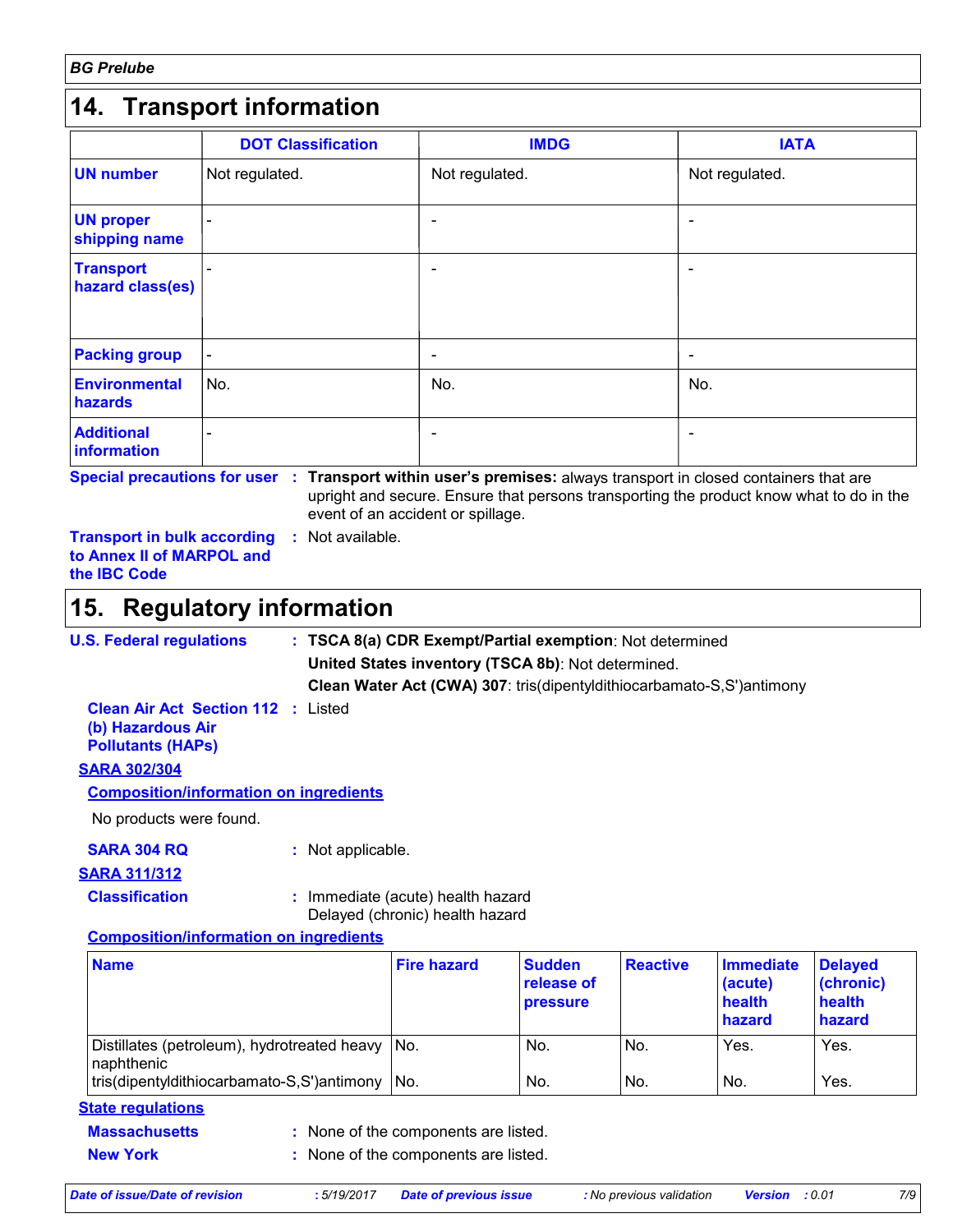### **15. Regulatory information**

| <b>New Jersey</b>                           | : The following components are listed: ANTIMONY compounds; MINERAL OIL<br>(UNTREATED and MILDLY TREATED) |
|---------------------------------------------|----------------------------------------------------------------------------------------------------------|
| <b>Pennsylvania</b>                         | : The following components are listed: ANTIMONY COMPOUNDS                                                |
| <b>United States inventory</b><br>(TSCA 8b) | : Not determined.                                                                                        |
| <u>Canada</u>                               |                                                                                                          |
| <b>WHMIS (Canada)</b>                       | : Not controlled under WHMIS (Canada).                                                                   |
| <b>Canadian lists</b>                       |                                                                                                          |
| <b>Canadian NPRI</b>                        | : The following components are listed: Antimony (and its compounds)                                      |
| <b>CEPA Toxic substances</b>                | : None of the components are listed.                                                                     |
| <b>Canada inventory</b>                     | : Not determined.                                                                                        |

**This product has been classified in accordance with the hazard criteria of the Controlled Products Regulations and the MSDS contains all the information required by the Controlled Products Regulations.**

#### **International regulations**

**Chemical Weapon Convention List Schedules I, II & III Chemicals**

Not listed.

#### **Montreal Protocol (Annexes A, B, C, E)**

Not listed.

#### **Stockholm Convention on Persistent Organic Pollutants**

Not listed.

#### **Rotterdam Convention on Prior Informed Consent (PIC)** Not listed.

### **UNECE Aarhus Protocol on POPs and Heavy Metals**

Not listed.

#### **International lists**

| <b>National inventory</b> |                                                                                      |
|---------------------------|--------------------------------------------------------------------------------------|
| <b>Australia</b>          | : Not determined.                                                                    |
| <b>Canada</b>             | : Not determined.                                                                    |
| <b>China</b>              | : All components are listed or exempted.                                             |
| <b>Europe</b>             | : Not determined.                                                                    |
| <b>Japan</b>              | : Japan inventory (ENCS): Not determined.<br>Japan inventory (ISHL): Not determined. |
| <b>Malaysia</b>           | : Not determined.                                                                    |
| <b>New Zealand</b>        | : All components are listed or exempted.                                             |
| <b>Philippines</b>        | : Not determined.                                                                    |
| <b>Republic of Korea</b>  | : Not determined.                                                                    |
| <b>Taiwan</b>             | : All components are listed or exempted.                                             |

### **16. Other information**

### **Hazardous Material Information System (U.S.A.)**